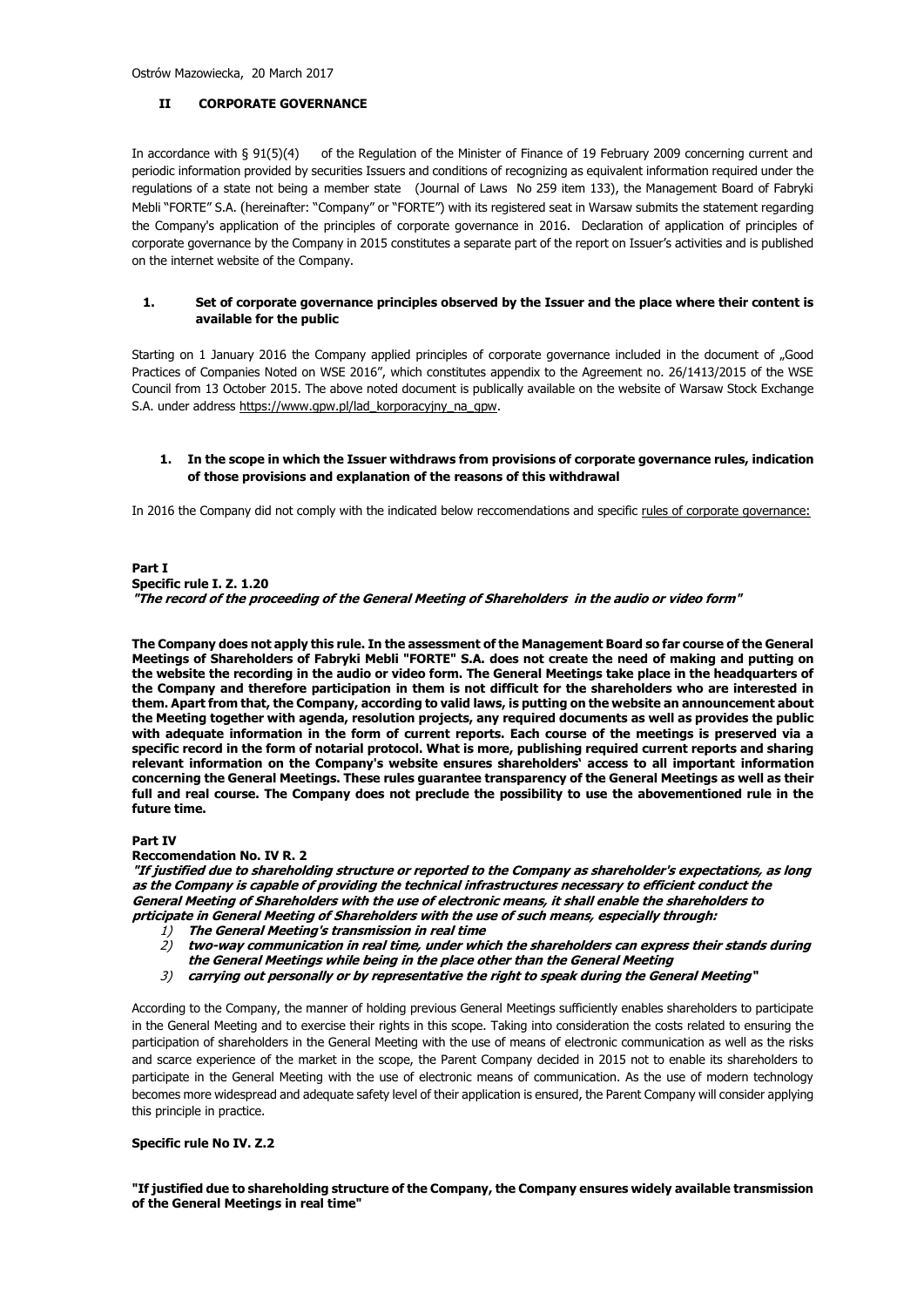**The Company does not apply this rule. In the opinion of the Management Board the current, concentrated structure of the shareholding of the Company does not justify bearing the additional, significant costs connected with organization of the transmission. Currently used rules of participating in General Meetings comply with existing regulations of Commercial Companies Code, Status of the Company and other legislations. Organization of the course of the General Meetings in the sufficient way secures the business of all shareholders. The Company shall consider the possibility and desirability of using this rule.**

**Part V**

**Specific rule No. V. Z.6**

**"The Company specifies in internal regulations the criteria and circumstances in which the conflict of interest may occur in the Company and also the rules of procedure in case of conflict of interest or possibility of its occurrence. Internal regulations of the Company also take into account inter alia prevention of identification and solving the conflicts of interest and, what is more, rules of excluding a member of the Management Board or Supervisory Board from participation in considering the case falling within the scope of or in danger of conflict of interest."**

the Company currently partly applies this principle. Within internal regulations of the Company (Management Board Regulations, Regulation of the Supervisory Board) principles of proceedings related to the occurrence of conflict of interests have been described, however, they are not described in such detail as they are within the above principle.

#### **Part IV Specific rule No. VI.Z.4**

**"The Company in the management report shall provide the report of remuneration policy containing at least:**

- 1) **general information on the accepted in the company remuneration system,**
- 2) **information on terms and level of the remuneration for each of the Board members with division into fixed and variable components of the remuneration indicating key parameters for determining variable remuneration components and severance payment policy together with other** payments [made on account of termination of service](http://context.reverso.net/tłumaczenie/angielski-polski/payments+made+on+account+of+termination+of+service)**, contract or other legal relationships of similar natureseparately for the Company and each individual present in membership of the Group,**
- 3) **information on granted for particular members of the Board and crucials managers apart-financed components of remuneration,**
- 4) **indication of substantial changes which within last financial year have occurred in the remuneration policy or information about lack of them,**
- 5) **performance evaluation on the remuneration policy in order to achieve its aims, especially longterm increase in value for shareholders and stable viability of the company**

The Company applies Remuneration Regulations determining the principles of remunerating and granting cash benefits to FORTE employees. In accordance with the valid provisions of law and the Parent Company's Articles of Association, the principles of granting remuneration and the amount of remuneration for Members of the Supervisory Board are determined by the General Meeting, and the decision on the amount of remuneration for the Parent Company's Management Board is made by the Supervisory Board.

The amount of remuneration of members of the Parent Company's bodies and other benefits granted to these individuals during a given financial year are presented in the annual financial statements of the Company.

**1. Description of the basic characteristics of internal control and risk management systems applied by** 

# **the.Issuer with respect to the process of preparing financial statements and consolidated financial**

#### **statements**

Management Board of the Company is responsible for the conduct of Company accounts in accordance with the Act of 29 September 1994 on accounts (Journal of Law, no. from 2016 , item 1047 as amended) and the internal control system and efficiency of its functioning in the process of creating financial reports.

A Member of the Management Board responsible for financial matters supervises the process of preparing the Company's financial statements and interim reports. Both separate and consolidated statements are prepared by the employees of the Finance Office controlled by the Chief Accountant and the Member of the Management Board responsible for the Company's finances.

In order to provide reliability and correctness of the process of elaboration of financial reports a number of control mechanisms have been designed and implemented which are an integral part of the reporting system. These mechanisms consist, above all, in applying on an ongoing basis verification of reported data with accounting books, analytical data and other documents constituting the basis for elaboration of financial reports and the provisions of law in force iin the scope of accounting rules and principles of elaboration of financial reports.

The process of preparing financial data for the purpose of reporting is automated, and subject to formalised operational and acceptance procedures.

The Company possesses relevant procedures for preparing financial statements which payment ensuring the complete and correct recognition of all business transactions in a given scope. These procedures include in particular:

adequate internal communication in the scope of preparing the process of preparing financial statements,

detailed planning of all activities related to the preparation of the financial statements and determining a detailed activity scheduled together with assigning responsibility of individual persons for given actions.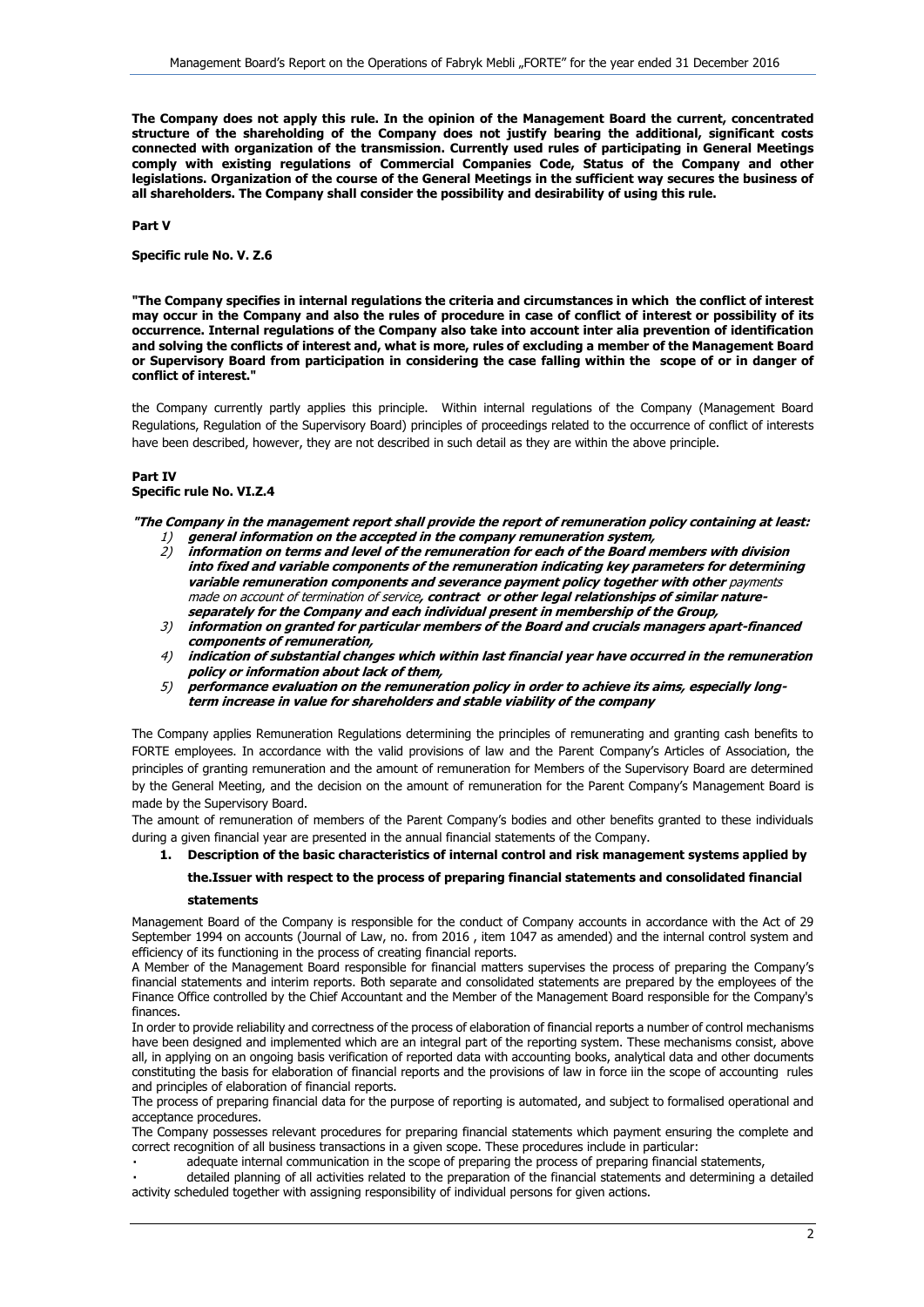The monitoring of the completeness of economic events is additionally supported by the V-desk electronic document circulation system. This system records in particular all incoming invoices, as well as all agreements concluded by the Issuer. Access to electronic circulation of documents is grounded in the scope of their competence to authorised Company staff.

The V-desk system covers the registration, factual description, boasting and acceptance of invoices – in accordance with competences assigned by the Management Board.

Accepted invoices are imported to the SAP R3 operating system after prior verification of the correctness of accounting descriptions by the Accounting Office employees.

FABRYKI MEBLI "FORTE" S.A. keeps accounting books in the integrated SAP R/3 system, in accordance with the accounting policy of the Company approved by the Management Board, based on the International Accounting Standards.

The structure of the system ensures clear division of competences, consistency of accounting entries and control between the general ledger and sub-ledgers. High flexibility of the system allows for its ongoing adjustment to the changing accounting principles and other legal regulations.

The company uses investment procedure the key objective of which is to enable full supervision over every stage of planning ad realization of an investment. The ongoing analysis f investment processes ensures reliable financial, material and tangible information of an investment. It allows to identify potential errors, deviations or any irregularities within the realization of individual stages of an investment immediately. Thanks to this it is possible to implement necessary corrections related to the investment processes on an ongoing basis and, in particular, to perform correct and reliable calculations.

The company manages risk in relation to the process of preparing financial statements also through current monitoring of changes in external provisions and regulations regarding reporting requirements and through preparing for their implementation significantly in advance.

A certified auditor is appointed by the Supervisory Board after obtaining recommendation from Company's Management Board. A certified auditor is appointed by the Supervisory Board after consulting the Company's Management Board. The results of the audit are presented by the auditor to the management of the Company at closing meetings.

### **2. Shareholders holding directly or indirectly significant stakes of shares.**

In accordance with the most current information possessed by the Company, the shareholding structure as at 31 December 2016 was as follows:

| <b>Item</b> | <b>Shareholder</b>                                      | <b>Number of held</b><br>shares and votes | % stake in<br>share capital | % share in the<br>overall number<br>of votes |
|-------------|---------------------------------------------------------|-------------------------------------------|-----------------------------|----------------------------------------------|
|             | MaForm SARL                                             | 70000                                     | 32,48%                      | 32,48%                                       |
| 2.          | Aviva Otwarty Fundusz Emerytalny Aviva<br><b>BZ WBK</b> | 2 300 000                                 | 9,62%                       | 9,62%                                        |
| 3.          | Skarbiec Towarzystwo Funduszy<br>Inwestycyjnych S.A.*   | 2 149 448                                 | 8.99%                       | 8,99%                                        |
| 4.          | <b>ING Otwarty Fundusz Emerytalny</b>                   | 1 200 000                                 | 5.02%                       | 5.02%                                        |

\* including Bentham Sp. z o.o. 2 050 000 shares 8.58% of shares in company capital and general number of votes

# **3. Holders of any securities which provide special control rights with description of these entitlements**

The Parent Company did not issue securities which provide special control rights.

### **4. Restrictions on voting rights, such as restrictions on the execution of voting rights by a shareholder of a defined part or amount of votes, time-related restrictions on the execution of voting rights or subscriptions, in accordance with which, in cooperation with the Parent Company, equity rights related to securities are separate from the ownership of securities.**

The Company does not provide for any restrictions regarding exercising the right to vote.

#### **5. Limitations in transferring the ownership right to the Issuer's securities**

There are no limitations in transferring the ownership right to the Parent Company's securities.

# **6. Description of principles concerning the appointment and dismissal of managers and their**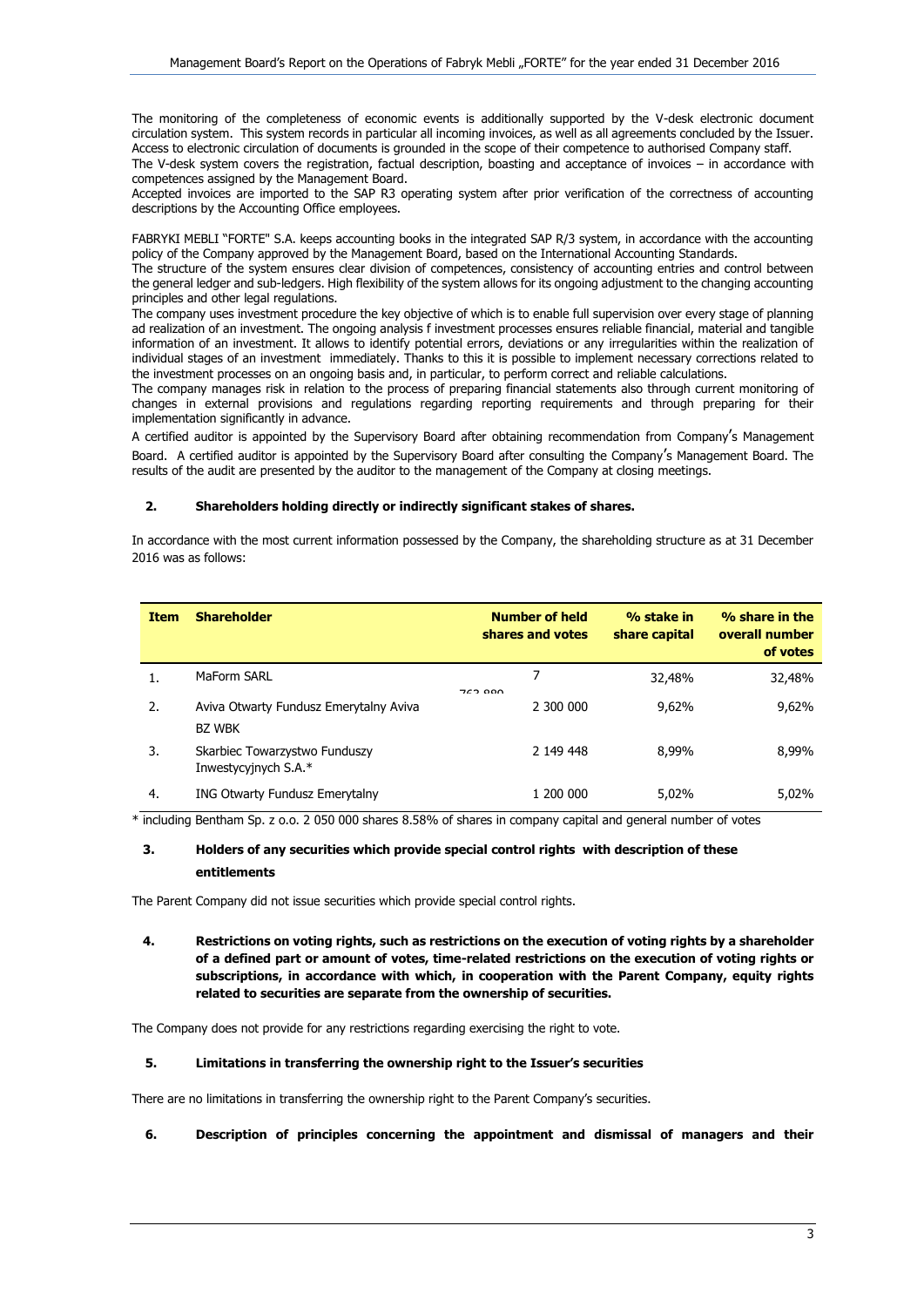#### **entitlements in particular the right to decide on the issuance or redemption of shares**

In accordance with the Company's Articles of Association, the Management Board consists of between one and seven members appointed for a joint term of office. The number of Management Board Members is determined by the Supervisory Board which also appoints the President of the Management Board and other Members of the Management Board. The Management Board is appointed for a joint five -year term of office. In accordance with the Code of Commercial Companies, Members of the Management Board may be dismissed by the Supervisory Board at any moment. The Supervisory Board determines the terms and conditions of remunerating Members of the Management Board, including the provisions of agreements and appointment letters binding Members of the Management Board with the Company. In accordance with the Articles of Association of the Company, the Management Board directs the activities of the Company and represents it before third parties. The work of the Management Board is managed by the President of the Management Board. The scope of activities of the Management Board includes all matters related to managing the Company not restricted to the competencies of the Company's other bodies.

The powers of the Management Board of the Company related to the right to decide on redeeming shares do not deviate from the regulations contained in the Code of Commercial Companies.

## **7. Principles of introducing amendments to the articles of association or memorandum of association of the Issuer's Parent Company.**

The Company's Articles of Association are amended in accordance with mandatory provisions of the Code of Commercial Companies, i.e. Art. 430 et seq., by way of a resolution of the General Meeting of the Company.

The General Meeting of the Company may authorise the Supervisory Board to establish the consolidated text of the amended Company's Articles of Association.

Company Management, acting pursuant to the Regulation of the Ministry of Finance regarding current information and periodical information submitted by the Issuers of stocks and the conditions for considering as equivalent the information required by the provisions of law of non-member country as of 19 February 2009 (Journal of Laws no. 33, item 259 as amended) informs the shareholders of the intended, , conducted changes to the content of the Company Statute and regarding elaboration of the unified text of the Statute including the changes made, by publishing current reports and by placing the current text of the Statute on the internet website of the Company.

### **8. The manner of functioning of the General Meeting and its principal powers and a description of the rights of shareholders and the manner of their execution, in particular the principles arising from regulations of the general meeting, if such regulations have been adopted and are not a direct result of the existing law**

The manner of functioning of the General Meeting of Fabryki Mebli "FORTE" S.A. and its powers, as well as the rights of shareholders and the manner of their execution are determined by the following documents:

- 1. the Commercial Companies Code,
- 2. The Company's Articles of Association,
- 3. Regulations of General Meetings.

The schedule of works regarding organising General Meetings is planned in such a way as to duly perform obligations towards shareholders and allow them to execute their rights.

On 19 April 2016, the General Meeting was convened by the Parent Company's Management Board through a notice published on the Parent Company's website at least 26 days prior to the date of the General Meeting, and in a manner specified for transmitting current information according to the provisions on public offering and conditions governing the introduction of financial instruments to organised trading and on public companies. Resolutions adopted by the General Meeting were published on the Company's website.

Resolutions of the General Meeting are adopted by a simple majority of the votes cast, unless the provisions of law or the Company's Articles of Association provide otherwise. Votes in favour of or against a resolution are considered votes cast.

The following matters were reserved in the Articles of Association to the exclusive decision of the General Meeting:

terms and conditions and manner of redeeming shares of the Company ,terms and conditions of issuing utility certificates in exchange for redeemed shares, creating reserve capital and earmarked funds, allocating reserve capital, allocating pure profit earned by the Company.

A resolution of the General Meeting is not required for the purchase and sale of real property, perpetual usufruct, and a share in real property, sale and transfer of rights of property use, property encumbrance, establishing tail property rights on the Company property (decisions on such matters are reserved for the Parent Company's Supervisory Board). Representatives of the media may be present during the General Meeting. The participants of the Annual General Meeting of the Parent Company always include Members of the Management Board and the Supervisory Board and the Company's certified auditor. The course of the Annual General Meeting in 2016 was compliant with the provisions of the Code of Commercial Companies and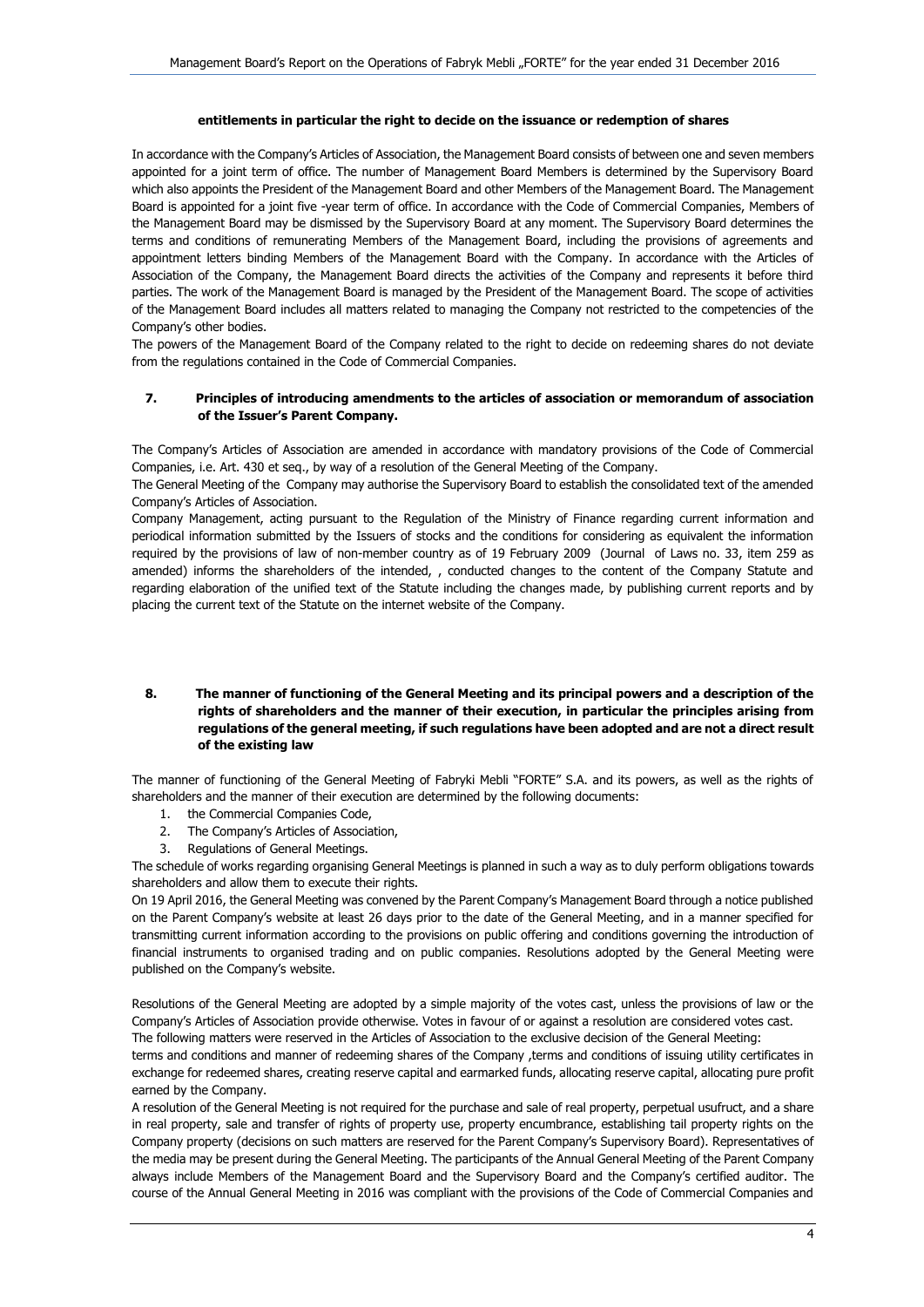the Company's Regulations of General Meetings. Members of the Management Board, Supervisory Board and the certified auditor of the Company present during the Meeting were ready to give any explanations and respond to the shareholders' questions in the scope of their competencies in accordance with the binding provisions of law.

Shareholders can participate in the General Meeting and exercise the voting right in person or through a proxy.

# **9. Composition of issuer's managing, supervising and administering bodies, changes they underwent during the last financial year and description of their activities emitenta and their committees**

### **SUPERVISORY BOARD**

The Company's Supervisory Board acts on the basis of the provisions of the Code of Commercial Companies, the Company's Articles of Association and the Regulations of the Supervisory Board of Fabryki Mebli "FORTE" S.A. with its registered seat in Ostrów Mazowiecka. The Supervisory Board consists of between five and seven members. The Chairman of the Supervisory Board is appointed by the General Meeting during which also the number of Supervisory Board members is established. From among its members, the Supervisory Board appoints the Vice-chairman and, if necessary, the secretary. If the number of members of the Supervisory Board falls below the minimum number set out in the Code of Commercial Companies, the General Meeting supplements /appoints/ Members of the Supervisory Board for the remaining part of the term of office.

The term of office of the Supervisory Board is four years. General Meeting of Fabryki Mebli "FORTE" S.A. established on 10 June 2014 a five-person Supervisory Board of the Company in the present term of office.

In 2016, the Supervisory Board of Fabryki Mebli "FORTE" S.A. was composed of:

Zbigniew Sebastian – Chairman,

Stefan Golonka – Vice-chairman,

Tomasz Domagalski-Member,

Stanisław Krauz - Member,

Jerzy Smardzewski - Member,

The competence of the Supervisory Board includes in particular adopting resolutions on matters regarding:

- a) purchasing and selling real property, perpetual usufruct or a share in real property, selling and transferring rights to use real property, encumbrance on real property, establishing limited property rights on the property of the Company,
- b) taking out loans exceeding the Company's financial plan,
- c) granting sureties to the amount exceeding in total the equivalent of EURO 150 000,
- d) taking over the obligations of third parties,
- e) accepting and establishing pledges and other collaterals, except for a pledge and collaterals related to the ordinary business of the Company in the amount not exceeding in total the equivalent of EURO 150 000,
- f) concluding, terminating and amending lease agreements and other such agreements, if they are concluded for a period longer than three years and when the annual lease rent paid by the Company exceeds the equivalent of EUR 150 000,
- g) lease of enterprise or its part,
- h) purchasing and selling establishments and branches of the Company,
- i) selling the Company's enterprise or its part,
- j) approving employee participation in profits and granting special pension rights,
- k) establishing the annual plan for the enterprise (in particular investment and financial plans), as well as strategic plans,
- l) granting borrowings outside the ordinary course of trade to a total amount exceeding the equivalent of EURO 50 000.

Meetings of the Supervisory Board are held when necessary, but at least three times within a financial year.

The Members of the Supervisory Board may cast their vote in writing via another Member of the Supervisory Board. The Supervisory Board may also adopt resolutions in writing or through direct remote communication means. A resolution is valid if all Members of the Supervisory Board have been notified of the content of the draft resolution.

Taking into consideration the fact that in the current term of office the Supervisory Board is composed of five persons, the functions of the Audit Committee are performed by the whole Supervisory Board.

No other committees were established in the Company.

### **MANAGEMENT BOARD**

The Company's Management Board acts on the basis of the provisions of the Code of Commercial Companies, the Company's Articles of Association and the Regulations of the Management Board of Fabryki Mebli "FORTE" S.A. with its registered seat in Ostrów Mazowiecka. The Management Board consists of between one and seven members appointed for a joint term of office. The Management Board of FABRYKI MEBLI "FORTE" S.A. was appointed for joint 5-year term of office for the years 2014-2019. Within the period from 1 January to 31 December 2016 the Management Board of the Company consisted of: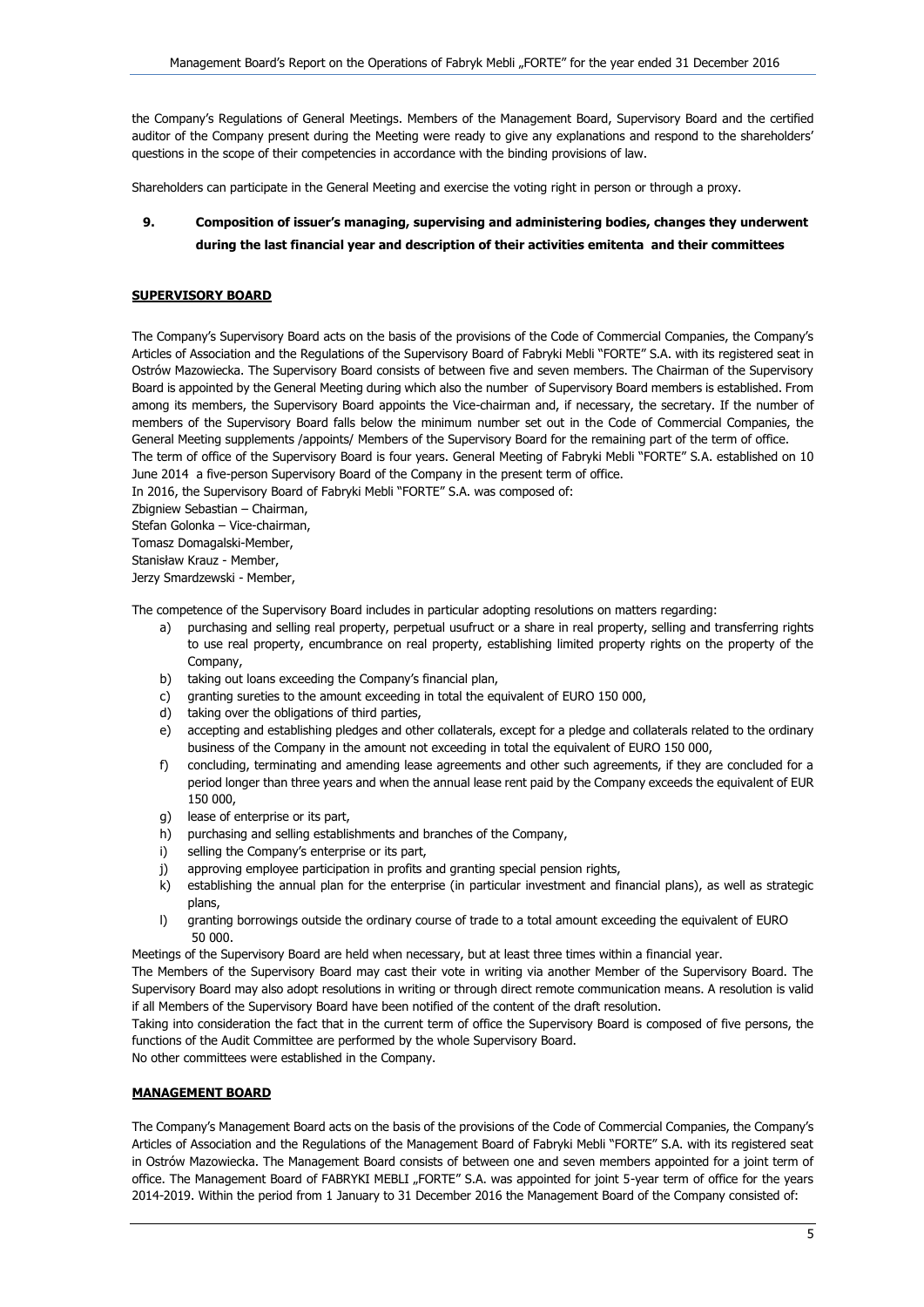Maciej Formanowicz – President of the Management Board, Gert Coopmann – Member of the Management Board, Klaus Dieter Dahlem – Member of the Management Board, Maria Florczuk – Member of the Management Board. Mariusz Gazda – Member of the Management Board.

In accordance with the Articles of Association of the Company, the Management Board directs the activities of the Company and represents it before third parties. The work of the Management Board is managed by the President of the Management Board. The scope of activities of the Management Board includes all matters related to managing the Company not restricted to the competencies of the Company's other bodies. Resolutions of the Management Board are adopted by a simple majority of votes cast. In the event of equal split of votes, the Management Board President's vote prevails.

The following persons are authorised to make declarations of will and contract obligations on behalf of the Company: the President of the Management Board acting independently, two Members of the Management Board acting jointly, one Member of the Management Board acting jointly with a registered signatory.

**2. Description of diversity policy applied for administrative bodies, managing and supervising the Issuer as regards the aspects such as, for example, age, gender or education and experience, aims of this policy, ways of its realization and results in the particular reporting period**

**The Management Board on 16 March 2016 adopted a resolution on the acceptance of the diversity policy used in FABRYKI MEBLI "FORTE" S.A. (hereinafter referred to as diversity policy). Diversity policy shall specify the strategy of company as regard to managing the diversity in respect of business activities of the Company and its remuneration policy. It represents a commitment of the Company to use universal rules of respect and tolerance towards other people together with effective use of each employee's potential. Diversity policy shall provide elimination of any form of discrimination both due to origin, age, gender, nationality, ethnic origin, political beliefs, health status, disability, religion, lifestyle, sexual orientation or any other criteria or basics prohibited by law.**

**The aim of adopted diversity policy is to build awareness and culture of the Company open to diversity, which contributes to success of the organisation, leads to enhancing the effectiveness and counteracts any form of discrimination and mobbing as well as has an influence on improving the results gained by the Company.**

**The diversity policy includes the following areas of Company's operations:**

- 1) **managing the diversity in the work place**
- 2) **education, training and personal development,**
- 3) **breaking down the boundries in the work place,**
- 4) **working towards prevent discrimination and mobbing in the work place,**
- 5) **intergenerational dialogue**
- 6) **creating proper atmosphere in the work place**
- 7) **monitoring and controling use of adopted diversity policy**

**Adopted by the Company diversity policy is currently implemented in particular areas of its activity, thus it it hard in such short period of time to assess its results. However, the Management Board presumes that implementation, realization and monitoring of use of this diversity policy in longer perspective will provide profits for the Company, its employees and counterparties. The implementation of this policy is constantly and up to date monitored by the Management Board.**

| <b>President of the Management Board</b> | <b>Member of the Management Board</b> |
|------------------------------------------|---------------------------------------|
| <b>Maciej Formanowicz</b>                | <b>Gert Coopmann</b>                  |
|                                          |                                       |
|                                          |                                       |
|                                          |                                       |
|                                          |                                       |
|                                          |                                       |
| <b>Member of the Management Board</b>    | <b>Member of the Management Board</b> |
| <b>Klaus Dieter Dahlem</b>               | <b>Maria Florczuk</b>                 |
|                                          |                                       |
|                                          |                                       |
|                                          |                                       |
|                                          |                                       |
| <b>Member of the Management Board</b>    |                                       |